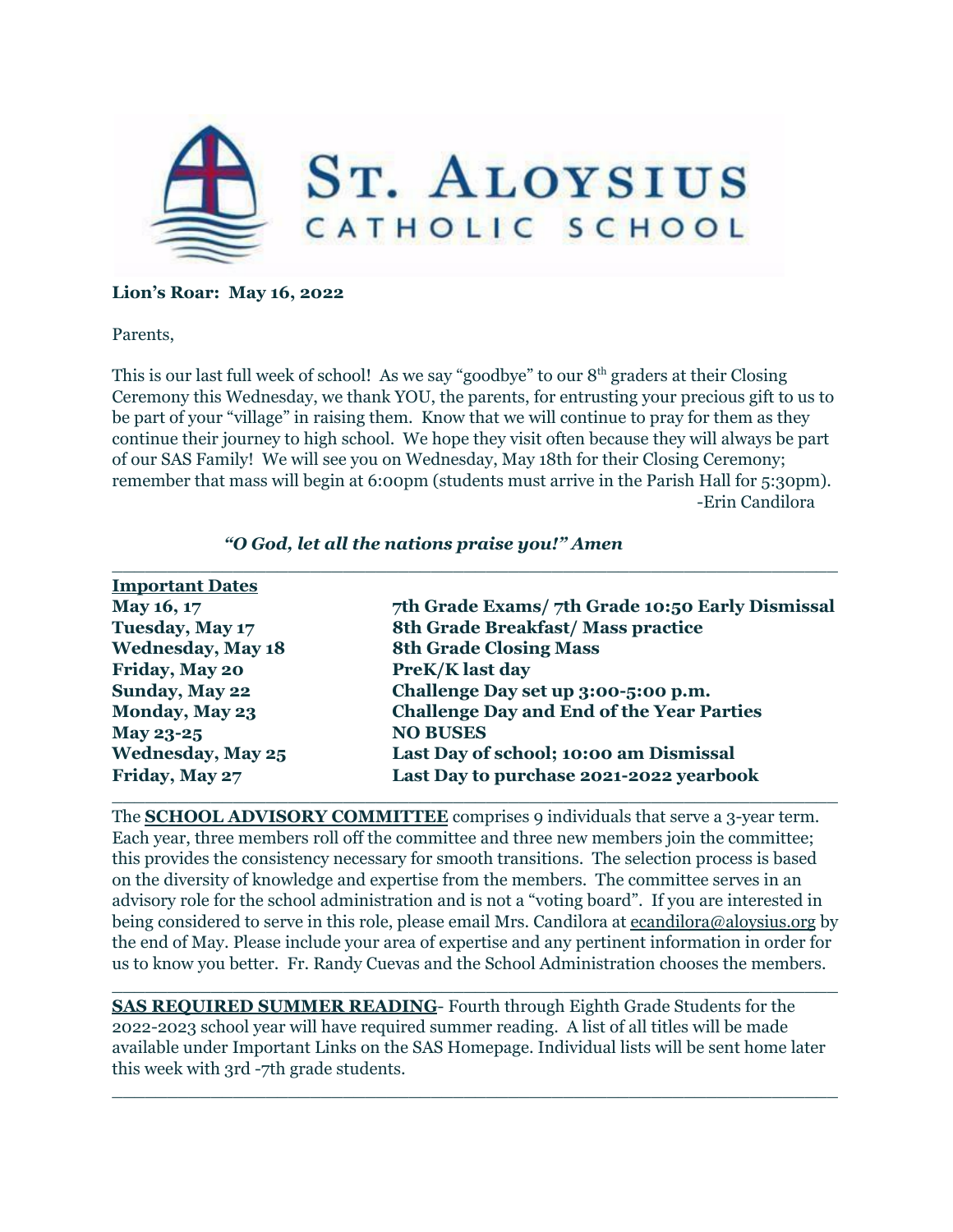**CHALLENGE DAY**: We are excited to announce that St. Aloysius will once again be hosting Challenge Day. It has been 4 long years since we have had it on campus. For those of you who have never attended, Challenge Day is a school wide End of the Year Celebration. It will be Monday May 23<sup>rd</sup> throughout the school day. All 1<sup>st</sup> -6<sup>th</sup> graders will participate, and it will also be each grade's end of the year party. Two grades will participate at a time and the students will have their choice of games to "challenge" each other in. Some examples of the games are football toss, water balloon toss, 3-legged race, and much more.

Click here to access the: St. Aloysius School: 2022 Challenge Day Set-Up [\(signupgenius.com\)](https://www.signupgenius.com/go/9040445afa62fa46-20188) This sign-up includes volunteer slots for set up on Sunday, and times to help work the games throughout the day on Monday. It will also include other fun things to volunteer for like balloon arches, sidewalk decorating, and other fun surprises for the kids.

 $\_$  , and the set of the set of the set of the set of the set of the set of the set of the set of the set of the set of the set of the set of the set of the set of the set of the set of the set of the set of the set of th

### **7th GRADE EXAM SCHEDULE:**

**Monday, May 16:** English, Science

**Tuesday, May 17:** Religion, Reading

### **Dismissal for all exam days is 10:50 a.m.**

**NO BUSES**: EBR Buses will not run May 23-25. Tiger and Whale will run as usual.

**FIRST AID ROOM -** Please pick up all medication from the First Aid office by May 25, 2022. Any medication not picked up will be donated. State law requires new orders every year. New medication including epi pens may be dropped off the week of July 18, 2022. All severe allergy students requiring an epi pen on campus must have the 5 page packet completed/scanned and medication on campus by July 26, 2022. Please help us be prepared for a bright new school year. THANK YOU! Nurse Amy and Nurse Michaelyn

 $\_$  , and the set of the set of the set of the set of the set of the set of the set of the set of the set of the set of the set of the set of the set of the set of the set of the set of the set of the set of the set of th

 $\_$  , and the set of the set of the set of the set of the set of the set of the set of the set of the set of the set of the set of the set of the set of the set of the set of the set of the set of the set of the set of th

**CROSS COUNTRY 2022-2023**: If your child is interested in running cross country in the Fall, please click here to fill out the [interest](https://forms.gle/68EJZJVekFoVM8JRA) form. The coaches will be in touch soon regarding optional summer running opportunities.

 $\_$  , and the set of the set of the set of the set of the set of the set of the set of the set of the set of the set of the set of the set of the set of the set of the set of the set of the set of the set of the set of th

 $\_$  , and the set of the set of the set of the set of the set of the set of the set of the set of the set of the set of the set of the set of the set of the set of the set of the set of the set of the set of the set of th

**SUBSTITUTES NEEDED 2022-2023 SCHOOL YEAR:** A huge thank you to all of our wonderful substitutes! We appreciate your dedication and support. Many Blessings to you all! Looking forward to seeing you next school year. We LOVE Our SAS Subs! If you are interested in subbing for 2022-2023, please email Stephanie Gonthier at [sgonthier@aloysius.org](mailto:sgonthier@aloysius.org).

**PURCHASE A YEARBOOK:** There are only a few days left to purchase a 2021-2022 yearbook. The link to purchase can be found [here](https://yearbookforever.com/schools/st_aloysius_school_buy_yearbook_4446/) (and also on the school website under Parents/ Important Links/Purchase a Yearbook). Can't remember if you already purchased one? Use [this](https://yearbookforever.com/) [link](https://yearbookforever.com/) to search for your order.

**\_\_\_\_\_\_\_\_\_\_\_\_\_\_\_\_\_\_\_\_\_\_\_\_\_\_\_\_\_\_\_\_\_\_\_\_\_\_\_\_\_\_\_\_\_\_\_\_\_\_\_\_\_\_\_\_\_\_\_\_**

**THANK YOU**: The St. Aloysius Administration and the Home and School Committee would like to send a special THANK YOU to Tam Bourgeois as she concludes her three year leadership as Home and School Chairperson. Tam's spirit of volunteerism has been contagious! She has

 $\_$  , and the set of the set of the set of the set of the set of the set of the set of the set of the set of the set of the set of the set of the set of the set of the set of the set of the set of the set of the set of th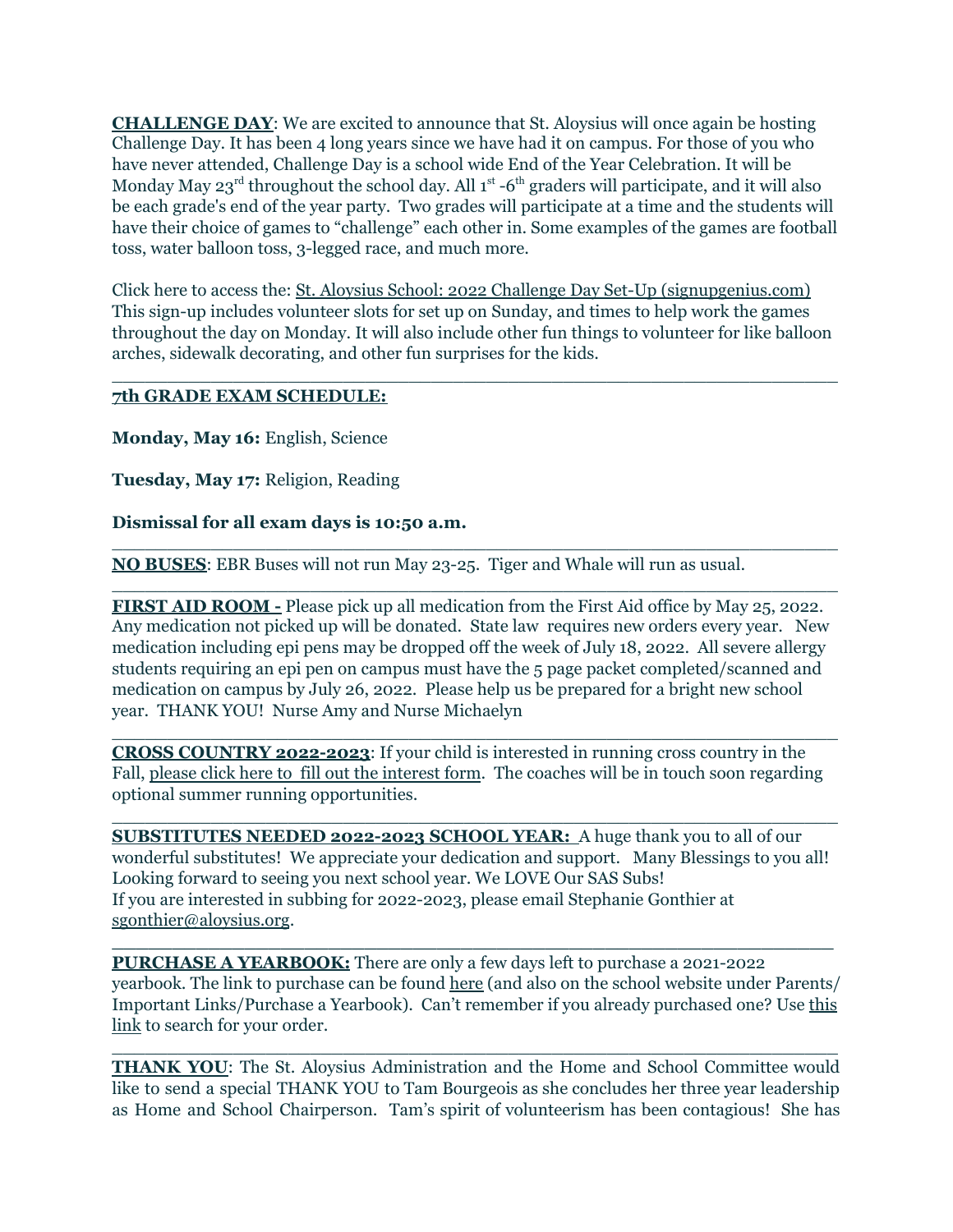exhibited commitment and dedication throughout her years of service. Her time, selflessness, creativity, and determination are truly appreciated. We are extremely grateful for her leadership!

 $\_$  , and the set of the set of the set of the set of the set of the set of the set of the set of the set of the set of the set of the set of the set of the set of the set of the set of the set of the set of the set of th

## **TECH TIPS: Summer Technology Use**

Information is from Webroot. Click here for more [information.](https://www.webroot.com/us/en/resources/tips-articles/healthy-technology-usage-and-summer-vacation-helping-your-child-set-parameters)

A 2010 [Nielsen](http://mashable.com/2011/03/14/children-internet-stats/) study found that children between the ages of 8 and 10 spend about 5.5 hours each day using media — 8 hours if you count the additional media consumed while multitasking. And it's safe to assume that kids might spend even more time online during the summer. Could it be that online time might actually help counteract some of the common summer "brain drain"?

Some of the positive aspects of technology include:

- Social networking helps kids [understand](http://mashable.com/2011/08/09/kids-tech-developmental-health/) the world around them. They keep in touch with their friends when they're on vacation, or alleviate feelings of isolation when they need to stay home if parents are at work. It's in the online world where they can find communities of people who share their interests.
- Video games have been shown to increase hand-eye [coordination](https://www.engadget.com/2017/02/09/8-cognitive-benefits-of-playing-video-games-for-kids/) and reasoning skills. And Xbox's Kinect and Wii get families up and moving.
- You will never have to hear, "Are we there yet?" on road trips.
- And, reading is reading after all!

However, the key is for parents to help kids to find a balance, so they don't spend all summer plugged in. Some guidelines for encouraging healthy technology usage in your house:

- Plan other activities to limit the time kids have to veg out. Unstructured time can be great for creativity, but too much usually encourages them to turn to technology. Sign them up for a fun summer camp, or help them find a part-time job. Introduce them to a hobby or organize in real life (IRL) outings with their friends.
- Encourage regular physical activity. Register for tennis lessons, or hang out at the lake in the afternoon. Invite your kids for an after-dinner walk or bike ride, or pull together an old-school neighborhood kickball game.
- Set boundaries: Make sure your kids are completely turned off at nighttime so buzzes and beeps don't [interrupt](https://www.webroot.com/us/en/resources/tips-articles/children-sleep-and-technology) their sleep.
- Join in the fun! Play video games together. Start a Words with [Friends](http://www.wordswithfriends.com/) game that can be played while you are away at work. Text them a funny story about something you saw on your commute, a link to a sports article that might interest them or reminders to take out the trash. (Sometimes it's easier to be a virtual nag!)

# *The mission of St. Aloysius School is to educate the whole child in the Catholic tradition for a life of meaning and purpose.*